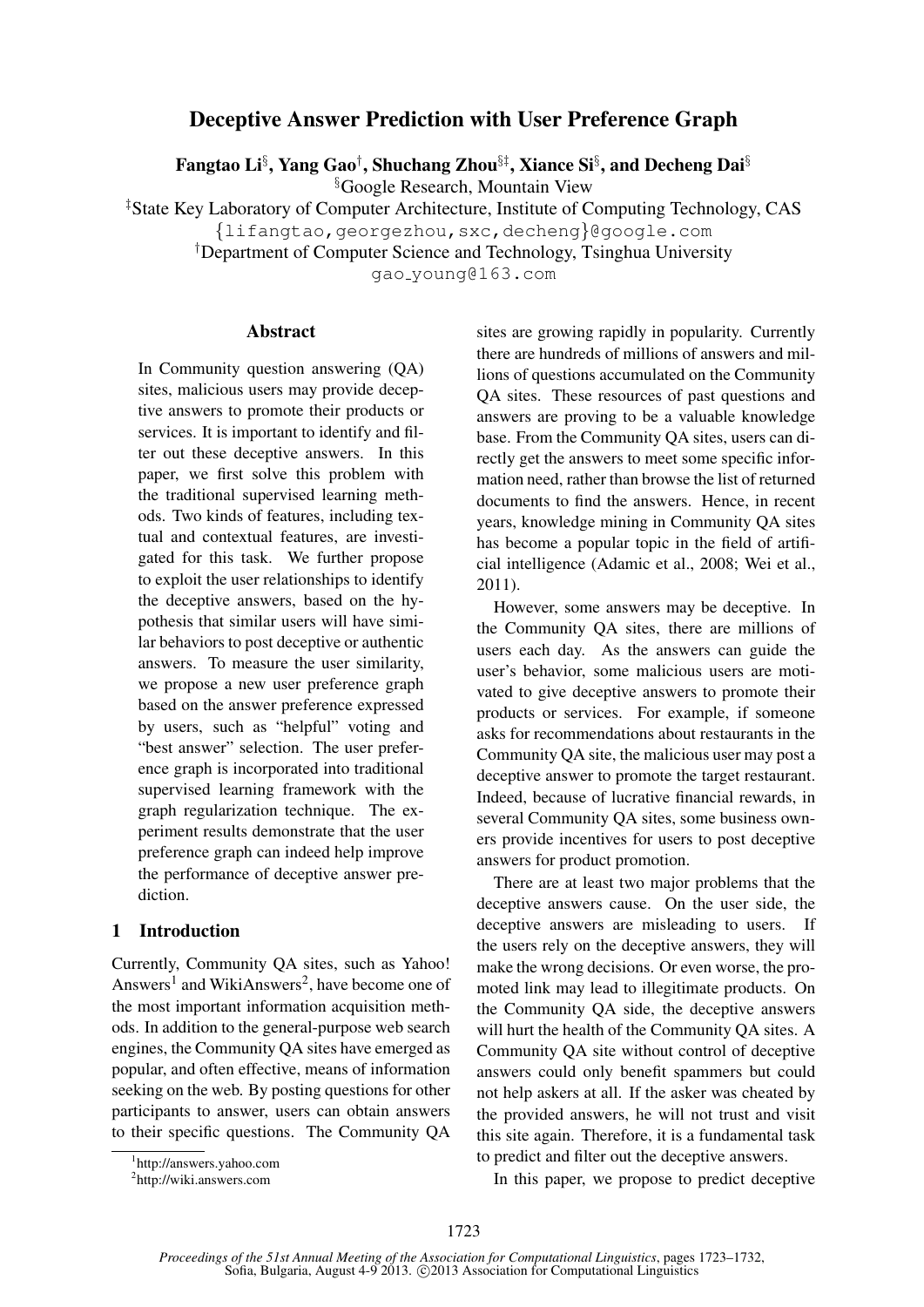answer, which is defined as the answer, whose purpose is not only to answer the question, but also to promote the authors' self-interest. In the first step, we consider the deceptive answer prediction as a general binary-classification task. We extract two types of features: one is textual features from answer content, including unigram/bigram, URL, phone number, email, and answer length; the other is contextual features from the answer context, including the relevance between answer and the corresponding question, the author of the answer, answer evaluation from other users and duplication with other answers. We further investigate the user relationship for deceptive answer prediction. We assume that similar users tend to have similar behaviors, i.e. posting deceptive answers or posting authentic answers. To measure the user relationship, we propose a new user preference graph, which is constructed based on the answer evaluation expressed by users, such as "helpful" voting and "best answer" selection. The user preference graph is incorporated into traditional supervised learning framework with graph regularization, which can make answers, from users with same preference, tend to have the same category (deceptive or authentic). The experiment results demonstrate that the user preference graph can further help improve the performance for deceptive answer prediction.

# 2 Related Work

In the past few years, it has become a popular task to mine knowledge from the Community QA sites. Various studies, including retrieving the accumulated question-answer pairs to find the related answer for a new question, finding the expert in a specific domain, summarizing single or multiple answers to provide a concise result, are conducted in the Community QA sites (Jeon et al., 2005; Adamic et al., 2008; Liu et al., 2008; Song et al., 2008; Si et al., 2010a; Figueroa and Atkinson, 2011). However, an important issue which has been neglected so far is the detection of deceptive answers. If the acquired question-answer corpus contains many deceptive answers, it would be meaningless to perform further knowledge mining tasks. Therefore, as the first step, we need to predict and filter out the deceptive answers. Among previous work, answer quality prediction (Song et al., 2010; Harper et al., 2008; Shah and Pomerantz, 2010; Ishikawa et al., 2010) is most related to the deceptive answer prediction task. But these are

still significant differences between two tasks. Answer quality prediction measures the overall quality of the answers, which refers to the accuracy, readability, completeness of the answer. While the deceptive answer prediction aims to predict if the main purpose of the provided answer is only to answer the specific question, or includes the user's self-interest to promote something. Some of the previous work (Song et al., 2010; Ishikawa et al., 2010; Bian et al., 2009) views the "best answer" as high quality answers, which are selected by the askers in the Community QA sites. However, the deceptive answer may be selected as high-quality answer by the spammer, or because the general users are mislead. Meanwhile, some answers from non-native speakers may have linguistic errors, which are low-quality answers, but are still authentic answers. Our experiments also show that answer quality prediction is much different from deceptive answer prediction.

Previous QA studies also analyze the user graph to investigate the user relationship (Jurczyk and Agichtein, 2007; Liu et al., 2011). They mainly construct the user graph with asker-answerer relationship to estimate the expertise score in Community QA sites. They assume the answerer is more knowledgeable than the asker. However, we don't care which user is more knowledgeable, but are more likely to know if two users are both spammers or authentic users. In this paper, we propose a novel user preference graph based on their preference towards the target answers. We assume that the spammers may collaboratively promote the target deceptive answers, while the authentic users may generally promote the authentic answers and demote the deceptive answers. The user preference graph is constructed based on their answer evaluation, such as "helpful" voting or "best answer" selection.

# 3 Proposed Features

We first view the deceptive answer prediction as a binary-classification problem. Two kinds of features, including textual features and contextual features, are described as follows:

# 3.1 Textual Features

We first aim to predict the deceptive answer by analyzing the answer content. Several textual features are extracted from the answer content:

# 3.1.1 Unigrams and Bigrams

The most common type of feature for text classification is the bag-of-word. We use an effective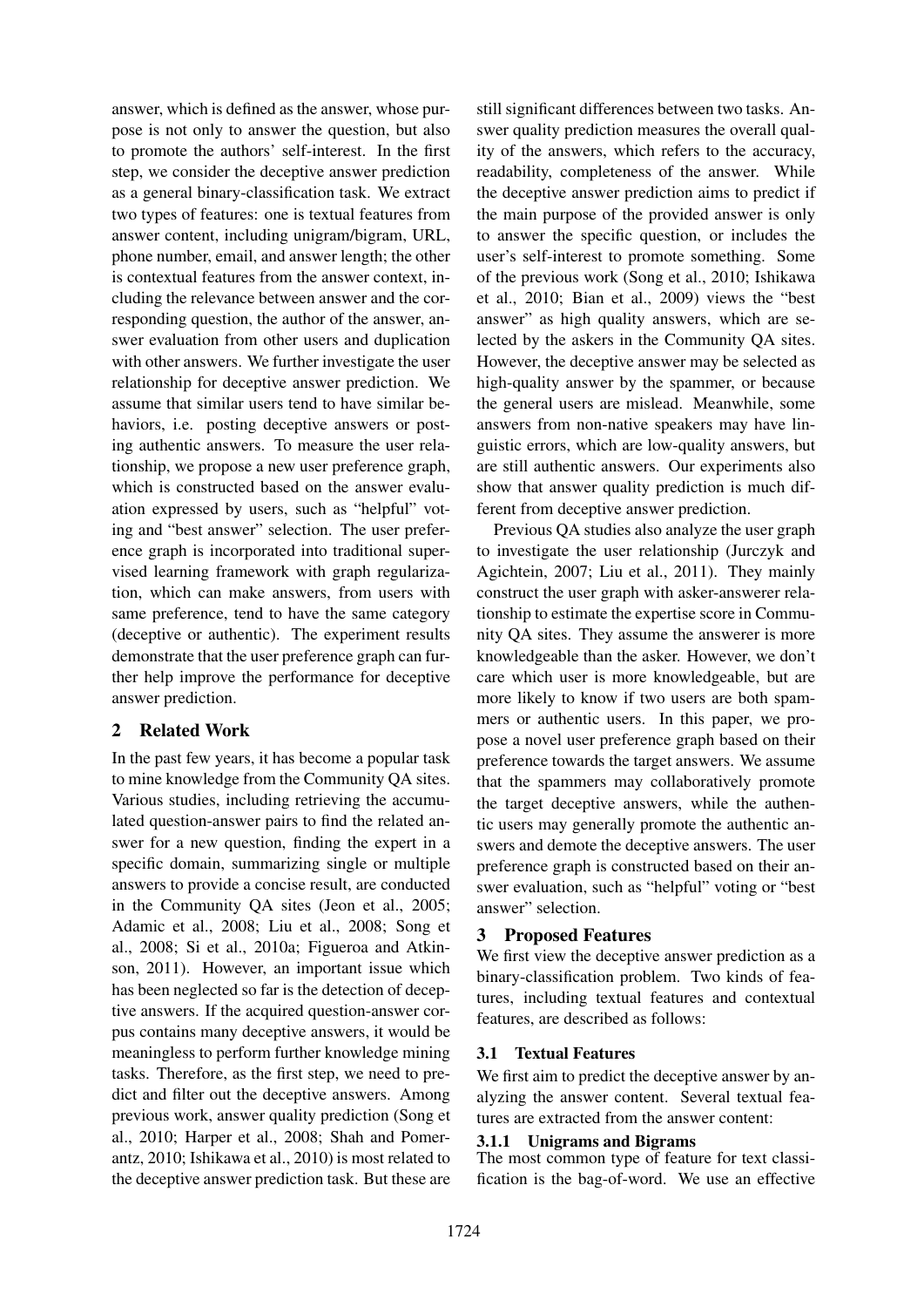feature selection method  $\chi^2$  (Yang and Pedersen, 1997) to select the top 200 unigrams and bigrams as features. The top ten unigrams related to deceptive answers are shown on Table 1. We can see that these words are related to the intent for promotion.

| professional | service   | advice  | address   |
|--------------|-----------|---------|-----------|
| site         | telephone | therapy | recommend |
| hospital     | expert    |         |           |

Table 1: Top 10 Deceptive Related Unigrams

# 3.1.2 URL Features

Some malicious users may promote their products by linking a URL. We find that URL is good indicator for deceptive answers. However, some URLs may provide the references for the authentic answers. For example, if you ask the weather in mountain view, someone may just post the link to "http://www.weather.com/". Therefore, besides the existence of URL, we also use the following URL features:

1). Length of the URLs: we observe that the longer urls are more likely to be spam.

2). PageRank Score: We employ the PageRank (Page et al., 1999) score of each URL as popularity score.

# 3.1.3 Phone Numbers and Emails

There are a lot of contact information mentioned in the Community QA sites, such as phone numbers and email addresses, which are very likely to be deceptive, as good answers are found to be less likely to refer to phone numbers or email addresses than the malicious ones. We extract the number of occurrences of email and phone numbers as features.

# 3.1.4 Length

We have also observed some interesting patterns about the length of answer. Deceptive ones tend to be longer than authentic ones. This can be explained as the deceptive answers may be well prepared to promote the target. We also employ the number of words and sentences in the answer as features.

# 3.2 Contextual Features

Besides the answer textual features, we further investigate various features from the context of the target answer:

### 3.2.1 Question Answer Relevance

The main characteristic of answer in Community QA site is that the answer is provided to answer the corresponding question. We can use the corresponding question as one of the context features by measuring the relevance between the answer and the question. We employ three different models for Question-Answer relevance:

### Vector Space Model

Each answer or question is viewed as a word vector. Given a question  $q$  and the answer  $a$ , our vector model uses weighted word counts(e.g.TF-IDF) as well as the cosine similarity  $(q \cdot a)$  of their word vectors as relevant function (Salton and McGill, 1986). However, vector model only consider the exact word match, which is a big problem, especially when the question and answer are generally short compared to the document. For example, Barack Obama and the president of the US are the same person. But the vector model would indicate them to be different. To remedy the wordmismatch problem, we also look for the relevance models in higher semantic levels.

### Translation Model

A translation model is a mathematical model in which the language translation is modeled in a statistical way. The probability of translating a source sentence (as answer here) into target sentence (as question here) is obtained by aligning the words to maximize the product of all the word probabilities. We train a translation model (Brown et al., 1990; Och and Ney, 2003) using the Community QA data, with the question as the target language, and the corresponding best answer as the source language. With translation model, we can compute the translation score for new question and answer.

# Topic Model

To reduce the false negatives of word mismatch in vector model, we also use the topic models to extend matching to semantic topic level. The topic model, such as Latent Dirichlet Allocation (LDA) (Blei et al., 2003), considers a collection of documents with  $K$  latent topics, where  $K$  is much smaller than the number of words. In essence, LDA maps information from the word dimension to a semantic topic dimension, to address the shortcomings of the vector model.

# 3.2.2 User Profile Features

We extract several user's activity statistics to construct the user profile features, including the level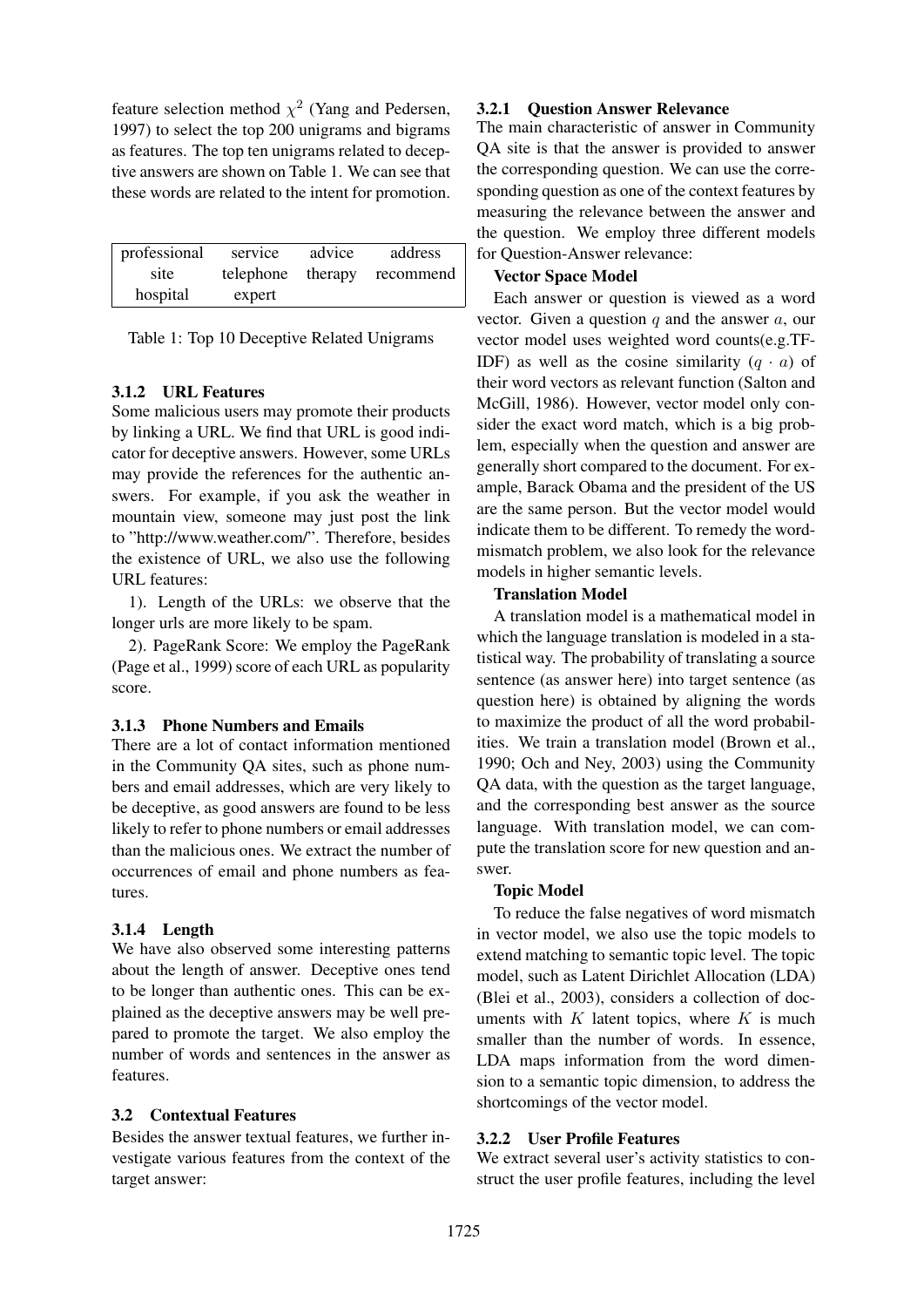of the user in the Community QA site, the number of questions asked by this user, the number of answers provided by this user, and the best answer ratio of this user.

### 3.2.3 User Authority Score

Motivated by expert finding task (Jurczyk and Agichtein, 2007; Si et al., 2010a; Li et al., 2011), the second type of author related feature is authority score, which denotes the expertise score of this user. To compute the authority score, we first construct a directed user graph with the user interactions in the community. The nodes of the graph represent users. An edge between two users indicates a contribution from one user to the other. Specifically, on a Q&A site, an edge from A to B is established when user B answered a question asked by A, which shows user B is more likely to be an expert than A. The weight of an edge indicates the number of interactions. We compute the user's authority score (AS) based on the link analysis algorithm  $PageRank$ :

$$
AS(u_i) = \frac{1 - d}{N} + d \sum_{u_j \in M(u_i)} \frac{AS(u_j)}{L(u_j)}
$$
 (1)

where  $u_1, \ldots, u_N$  are the users in the collection, N is the total number of users,  $M(u_i)$  is the set of users whose answers are provided by user  $u_i$ ,  $L(u_i)$  is the number of users who answer  $u_i$ 's questions, d is a damping factor, which is set as 0.85. The authority score can be computed iteratively with random initial values.

### 3.2.4 Robot Features

The third type of author related feature is used for detecting whether the author is a robot, which are scripts crafted by malicious users to automatically post answers. We observe that the distributions of the answer-posting time are very different between general user and robot. For example, some robots may make posts continuously and mechanically, hence the time increment may be smaller that human users who would need time to think and process between two posts. Based on this observation, we design an time sequence feature for robot detection. For each author, we can get a list of time points to post answers,  $T = \{t_0, t_1, ..., t_n\},\$ where  $t_i$  is the time point when posting the *ith* answer. We first convert the time sequence  $T$  to time interval sequence  $\Delta T = {\Delta t_0, \Delta t_1, ..., \Delta t_{n-1}},$ where  $\Delta t_i = t_{i+1} - t_i$ . Based on the interval sequences for all users, we then construct a matrix  $X_{m\times b}$  whose rows correspond to users and columns correspond to interval histogram with predefined range. We can use each row vector as time sequence pattern to detect robot. To reduce the noise and sparse problem, we use the dimension reduction techniques to extract the latent semantic features with Singular Value Decomposition (SVD) (Deerwester et al., 1990; Kim et al., 2006).

### 3.2.5 Evaluation from Other Users

In the Community QA sites, other users can express their opinions or evaluations on the answer. For example, the asker can choose one of the answers as best answer. We use a bool feature to denote if this answer is selected as the best answer. In addition, other users can label each answer as "helpful" or "not helpful". We also use this helpful evaluation by other users as the contextual feature, which is defined as the ratio between the number of "helpful" votes and the number of total votes.

### 3.2.6 Duplication with Other Answers

The malicious user may post the pre-written product promotion documents to many answers, or just change the product name. We also compute the similarity between different answers. If the two answers are totally same, but the question is different, these answer is potentially as a deceptive answer. Here, we don't want to measure the semantic similarity between two answers, but just measure if two answers are similar to the word level, therefore, we apply BleuScore (Papineni et al., 2002), which is a standard metric in machine translation for measuring the overlap between n-grams of two text fragments  $r$  and  $c$ . The duplication score of each answer is the maximum BleuScore compared to all other answers.

# 4 Deceptive Answer Prediction with User Preference Graph

Besides the textual and contextual features, we also investigate the user relationship for deceptive answer prediction. We assume that similar users tend to perform similar behaviors (posting deceptive answers or posting authentic answers). In this section, we first show how to compute the user similarity (user preference graph construction), and then introduce how to employ the user relationship for deceptive answer prediction.

#### 4.1 User Preference Graph Construction

In this section, we propose a new user graph to describe the relationship among users. Figure 1 (a) shows the general process in a question answering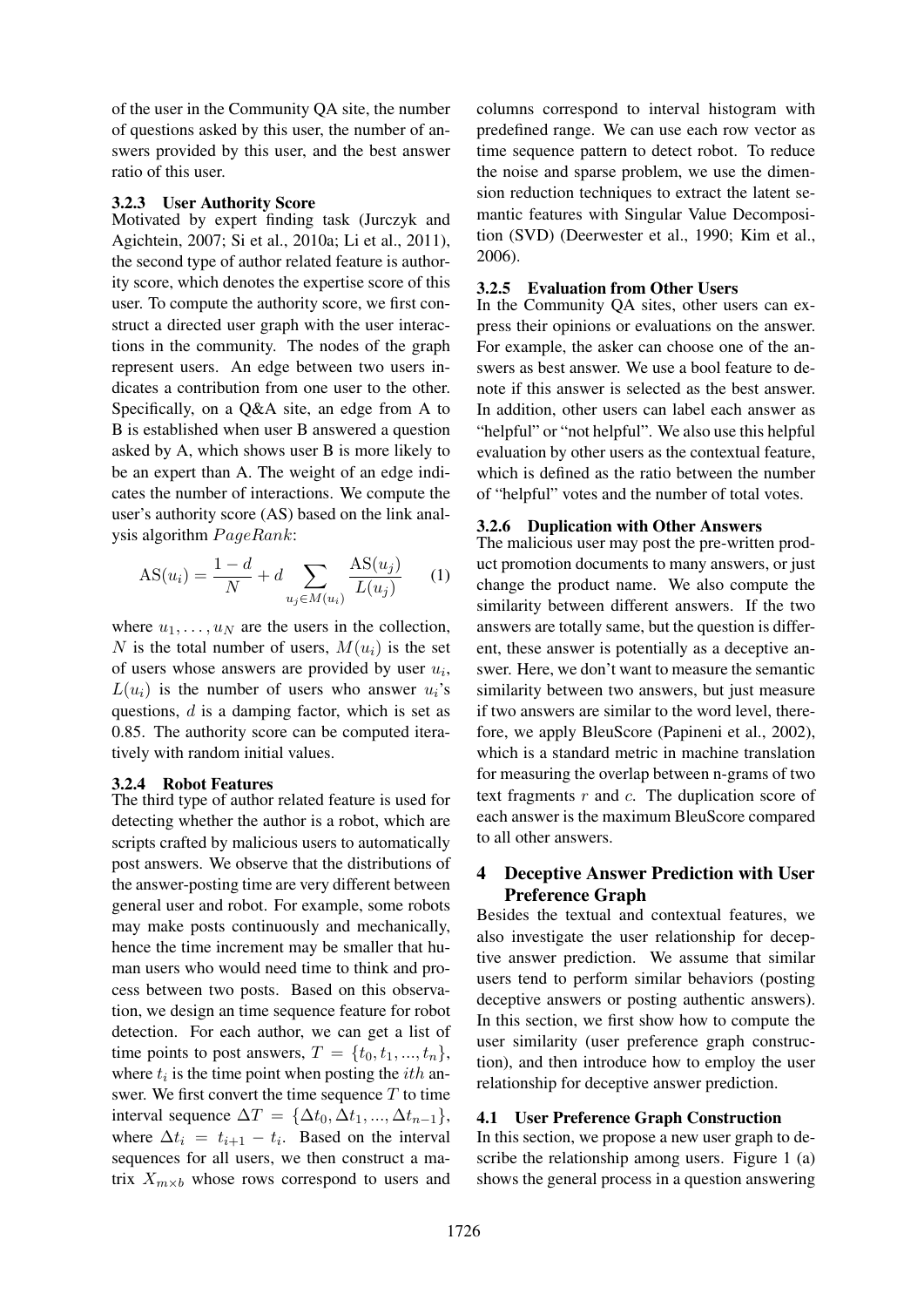

Figure 1: User Preference Graph Construction

thread. The asker, i.e.  $u_1$ , asks a question. Then, there will be several answers to answer this question from other users, for example, answerers  $u_2$ and  $u_3$ . After the answers are provides, users can also vote each answer as "helpful" or "not helpful" to show their evaluation towards the answer. For example, users  $u_4$ ,  $u_5$  vote the first answer as "not helpful", and user  $u_6$  votes the second answer as "helpful". Finally, the asker will select one answer as the best answer among all answers. For example, the asker  $u_1$  selects the first answer as the "best answer".

To mine the relationship among users, previous studies mainly focus on the asker-answerer relationship (Jurczyk and Agichtein, 2007; Liu et al., 2011). They assume the answerer is more knowledgeable than the asker. Based on this assumption, they can extract the expert in the community, as discussed in Section 3.2.3. However, we don't care which user is more knowledgeable, but are more interested in whether two users are both malicious users or authentic users. Here, we propose a new user graph based on the user preference. The preference is defined based on the answer evaluation. If two users show same preference towards the target answer, they will have the user-preference relationship. We mainly use two kinds of information: "helpful" evaluation and "best answer" selection. If two users give same "helpful" or "not helpful" to the target answer, we view these two users have same user preference. For example, user  $u_4$  and user  $u_5$  both give "not helpful" evaluation towards the first answer, we can say that they have same user preference. Besides the real "helpful" evaluation, we also assume the author of the answer gives the "helpful" evaluation to his or her own answer. Then if user  $u_6$  give "helpful" evaluation to the second answer, we will view user  $u_6$  has same preference as user  $u_3$ , who is the author of the second answer. We also can extract the user preference with "best answer" selection. If the asker selects the "best answer" among all answers, we will view that the asker has same preference as the author of the "best answer". For example, we will view user  $u_1$  and user  $u_2$  have same preference.

Based on the two above assumptions, we can extract three user preference relationships (with same preference) from the question answering example in Figure 1 (a):  $u_4 \sim u_5$ ,  $u_3 \sim u_6$ ,  $u_1 \sim u_2$ , as shown in Figure1 (b). After extracting all user preference relationships, we can construct the user preference graph as shown in Figure 1 (c). Each node represents a user. If two users have the user preference relationship, there will be an edge between them. The edge weight is the number of user preference relationships.

In the Community QA sites, the spammers mainly promote their target products by promoting the deceptive answers. The spammers can collaboratively make the deceptive answers look good, by voting them as high-quality answer, or selecting them as "best answer". However, the authentic users generally have their own judgements to the good and bad answers. Therefore, the evaluation towards the answer reflects the relationship among users. Although there maybe noisy relationship, for example, an authentic user may be cheated, and selects the deceptive answer as "best answer", we hope the overall user preference relation can perform better results than previous user interaction graph for this task.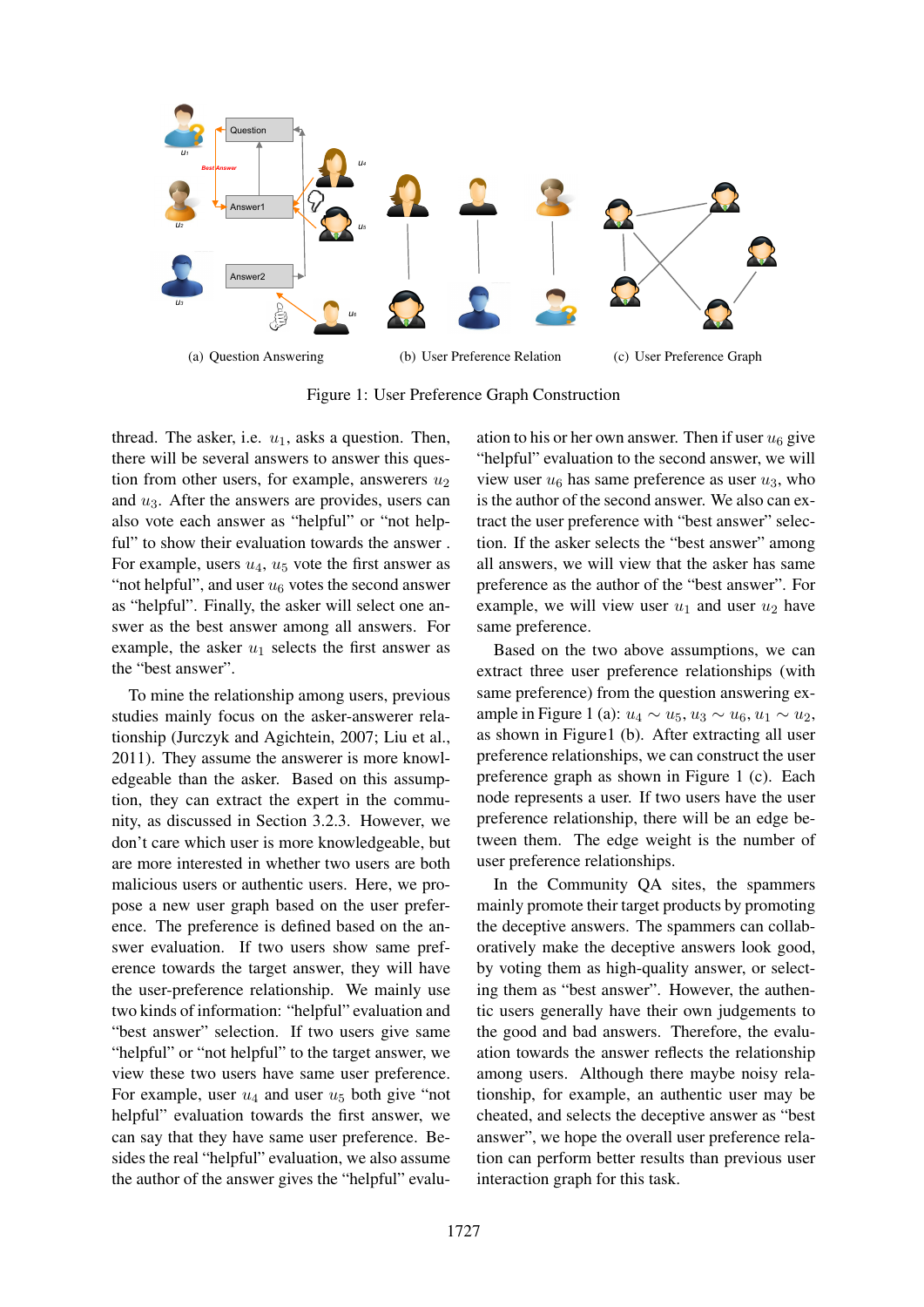#### 4.2 Incorporating User Preference Graph

To use the user graph, we can just compute the feature value from the graph, and add it into the supervised method as the features introduced in Section 3. Here, we propose a new technique to employ the user preference graph. We utilize the graph regularizer (Zhang et al., 2006; Lu et al., 2010) to constrain the supervised parameter learning. We will introduce this technique based on a commonly used model  $f(\cdot)$ , the linear weight model, where the function value is determined by linear combination of the input features:

$$
f(\mathbf{x}_i) = \mathbf{w}^T \cdot \mathbf{x}_i = \sum_k w_k \cdot x_{ik} \tag{2}
$$

where  $x_i$  is a K dimension feature vector for the *ith* answer, the parameter value  $w_k$  captures the effect of the kth feature in predicting the deceptive answer. The best parameters  $w^*$  can be found by minimizing the following objective function:

$$
\Omega_1(\mathbf{w}) = \sum_i L(\mathbf{w}^T \mathbf{x}_i, y_i) + \alpha \cdot |\mathbf{w}|_F^2 \qquad (3)
$$

where  $L(\mathbf{w}^T \mathbf{x}_i, y_i)$  is a loss function that measures discrepancy between the predicted label  $\mathbf{w}^T \cdot \mathbf{x}_i$  and the true label  $y_i$ , where  $y_i \in$  $\{+1, -1\}$ . The common used loss functions include  $L(p, y) = (p - y)^2$  (least square),  $L(p, y) =$  $\ln (1 + \exp(-py))$  (logistic regression). For simplicity, here we use the least square loss function.  $|\mathbf{w}|_F^2 = \sum_k w_k^2$  is a regularization term defined in terms of the Frobenius norm of the parameter vector w and plays the role of penalizing overly complex models in order to avoid fitting.

We want to incorporate the user preference relationship into the supervised learning framework. The hypothesis is that similar users tend to have similar behaviors, i.e. posting deceptive answers or authentic answers. Here, we employ the user preference graph to denote the user relationship. Based on this intuition, we propose to incorporate the user graph into the linear weight model with graph regularization. The new objective function is changed as:

$$
\Omega_2(\mathbf{w}) = \sum_i L(\mathbf{w}^T \mathbf{x}_i, y_i) + \alpha \cdot |\mathbf{w}|_F^2 +
$$

$$
\beta \sum_{u_i, u_j \in N_u} \sum_{x \in A_{u_i}, y \in A_{u_j}} w_{u_i, u_j} (f(x) - f(y))^2 \tag{4}
$$

where  $N_u$  is the set of neighboring user pairs in user preference graph, i.e, the user pairs with same

preference.  $A_{u_i}$  is the set of all answers posted by user  $u_i$ .  $w_{u_i, u_j}$  is the weight of edge between  $u_i$ and  $u_i$  in user preference graph. In the above objective function, we impose a user graph regularization term

$$
\beta \sum_{u_i, u_j \in N_u} \sum_{x \in A_{u_i}, y \in A_{u_j}} w_{u_i, u_j} (f(x) - f(y))^2
$$

to minimize the answer authenticity difference among users with same preference. This regularization term smoothes the labels on the graph structure, where adjacent users with same preference tend to post answers with same label.

#### 5 Experiments

#### 5.1 Experiment Setting

#### 5.1.1 Dataset Construction

In this paper, we employ the Confucius (Si et al., 2010b) data to construct the deceptive answer dataset. Confucius is a community question answering site, developed by Google. We first crawled about 10 million question threads within a time range. Among these data, we further sample a small data set, and ask three trained annotators to manually label the answer as deceptive or not. If two or more people annotate the answer as deceptive, we will extract this answer as a deceptive answer. In total, 12446 answers are marked as deceptive answers. Similarly, we also manually annotate 12446 authentic answers. Finally, we get 24892 answers with deceptive and authentic labels as our dataset. With our labeled data, we employ supervised methods to predict deceptive answers. We conduct 5-fold cross-validation for experiments. The larger question threads data is employed for feature learning, such as translation model, and topic model training.

### 5.1.2 Evaluation Metrics

The evaluation metrics are precision, recall and F-score for authentic answer category and deceptive answer category:  $precision = \frac{S_p \cap S_c}{S_p}$ ,  $recall = \frac{S_p \cap S_c}{S_c}$ , and  $F = \frac{2*precision*recall}{precision+recall}$ , where  $S_c$  is the set of gold-standard positive instances for the target category,  $S_p$  is the set of predicted results. We also use the *accuracy* as one metric, which is computed as the number of answers predicted correctly, divided by the number of total answers.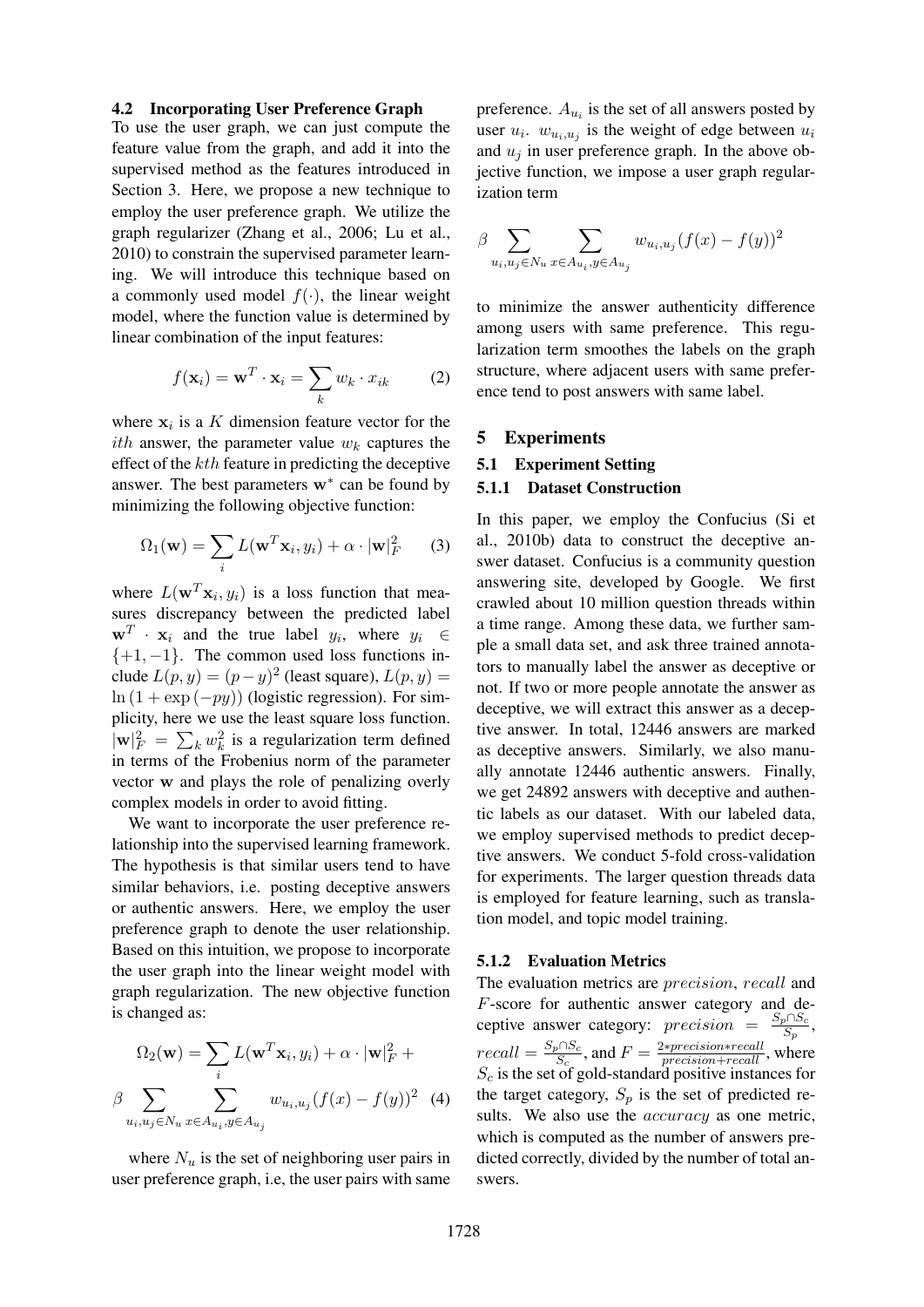|                               | <b>Deceptive Answer</b> |      |         | <b>Authentic Answer</b> | <b>Overall</b> |         |      |
|-------------------------------|-------------------------|------|---------|-------------------------|----------------|---------|------|
|                               | Prec.                   | Rec. | F-Score | Prec.                   | Rec.           | F-Score | Acc. |
| Random                        | 0.50                    | 0.50 | 0.50    | 0.50                    | 0.50           | 0.50    | 0.50 |
| Unigram/Bigram (UB)           | 0.61                    | 0.71 | 0.66    | 0.66                    | 0.55           | 0.60    | 0.63 |
| URL                           | 0.93                    | 0.26 | 0.40    | 0.57                    | 0.98           | 0.72    | 0.62 |
| Phone/Mail                    | 0.94                    | 0.15 | 0.25    | 0.53                    | 0.99           | 0.70    | 0.57 |
| Length                        | 0.56                    | 0.91 | 0.69    | 0.76                    | 0.28           | 0.41    | 0.60 |
| <b>All Textual Features</b>   | 0.64                    | 0.67 | 0.66    | 0.66                    | 0.63           | 0.64    | 0.65 |
| QA Relevance                  | 0.66                    | 0.57 | 0.61    | 0.62                    | 0.71           | 0.66    | 0.64 |
| <b>User Profile</b>           | 0.62                    | 0.53 | 0.57    | 0.59                    | 0.67           | 0.63    | 0.60 |
| <b>User Authority</b>         | 0.54                    | 0.80 | 0.65    | 0.62                    | 0.33           | 0.43    | 0.56 |
| Robot                         | 0.66                    | 0.62 | 0.64    | 0.61                    | 0.66           | 0.64    | 0.64 |
| <b>Answer Evaluation</b>      | 0.55                    | 0.53 | 0.54    | 0.55                    | 0.57           | 0.56    | 0.55 |
| <b>Answer Duplication</b>     | 0.69                    | 0.71 | 0.70    | 0.70                    | 0.68           | 0.69    | 0.69 |
| <b>All Contextual Feature</b> | 0.78                    | 0.74 | 0.76    | 0.75                    | 0.79           | 0.77    | 0.77 |
| Textutal + Contextual         | 0.80                    | 0.82 | 0.81    | 0.82                    | 0.79           | 0.80    | 0.81 |

Table 2: Results With Textual and Contextual Features

# 5.2 Results with Textual and Contextual Features

We tried several different classifiers, including SVM, ME and the linear weight models with least square and logistic regression. We find that they can achieve similar results. For simplicity, the linear weight with least square is employed in our experiment. Table 2 shows the experiment results. For textual features, it achieves much better result with unigram/bigram features than the random guess. This is very different from the answer quality prediction task. The previous studies (Jeon et al., 2006; Song et al., 2010) find that the word features can't improve the performance on answer quality prediction. However, from Table 1, we can see that the word features can provide some weak signals for deceptive answer prediction, for example, words "recommend", "address", "professional" express some kinds of promotion intent. Besides unigram and bigram, the most effective textual feature is URL. The phone and email features perform similar results with URL. The observation of length feature for deceptive answer prediction is very different from previous answer quality prediction. For answer quality prediction, length is an effective feature, for example, long-length provides very strong signals for high-quality answer (Shah and Pomerantz, 2010; Song et al., 2010). However, for deceptive answer prediction, we find that the long answers are more potential to be deceptive. This is because most of deceptive answers are well prepared for product promotion. They will write detailed answers to attract user's attention and promote their products. Finally, with all textual features, the experiment achieves the best result, 0.65 in accuracy.

For contextual features, we can see that, the most effective contextual feature is answer duplication. The malicious users may copy the prepared deceptive answers or just simply edit the target name to answer different questions. Questionanswer relevance and robot are the second most useful single features for deceptive answer prediction. The main characteristics of the Community QA sites is to accumulate the answers for the target questions. Therefore, all the answers should be relevant to the question. If the answer is not relevant to the corresponding question, this answer is more likely to be deceptive. Robot is one of main sources for deceptive answers. It automatically post the deceptive answers to target questions. Here, we formulate the time series as interval sequence. The experiment result shows that the robot indeed has his own posting behavior patterns. The user profile feature also can contribute a lot to deceptive answer prediction. Among the user profile features, the user level in the Community QA site is a good indicator. The other two contextual features, including user authority and answer evaluation, provide limited improvement. We find the following reasons: First, some malicious users post answers to various questions for product promotion, but don't ask any question. From Equation 1, when iteratively computing the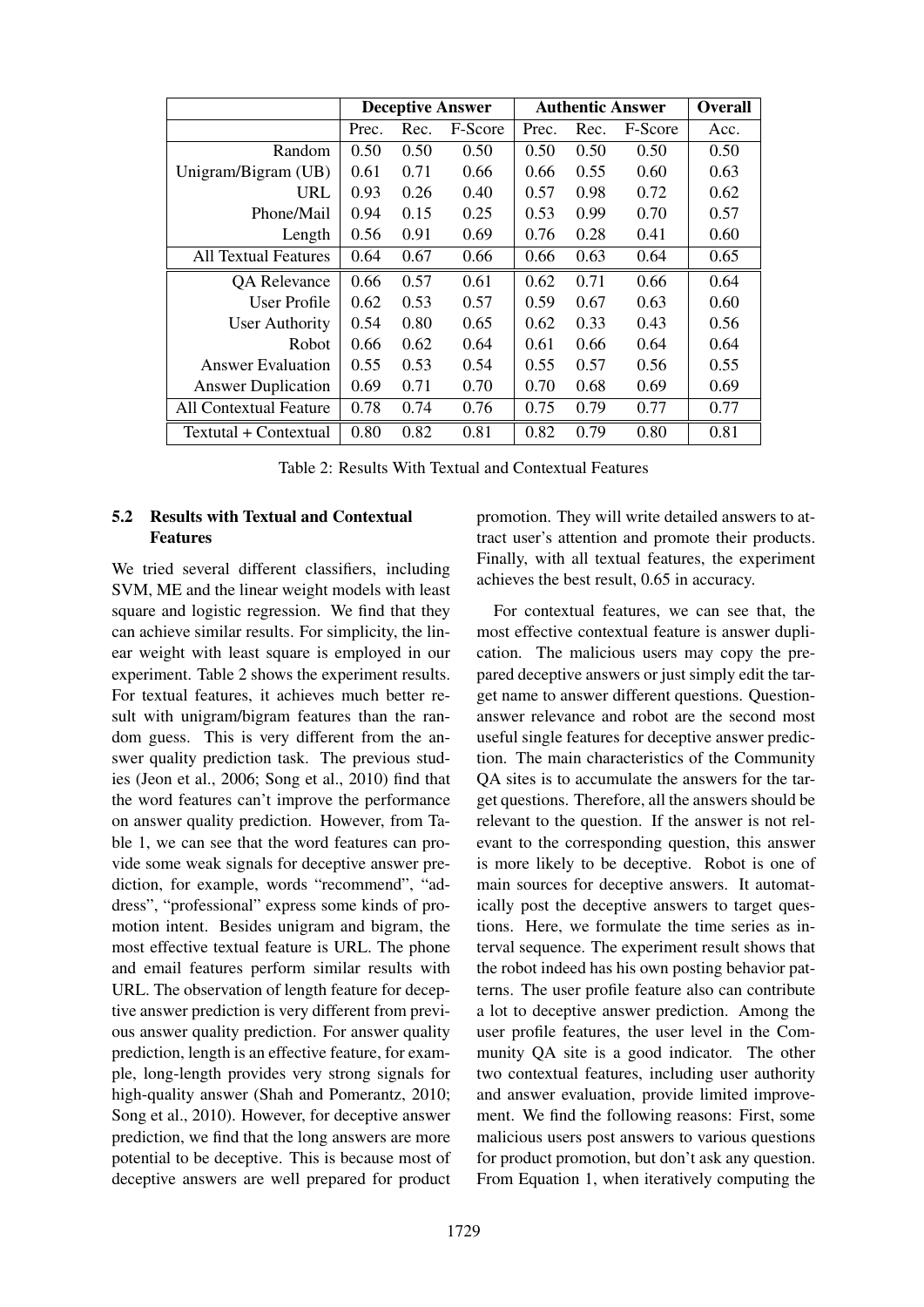|                                  | <b>Deceptive Answer</b> |            |         | <b>Authentic Answer</b> |      |                    | Overall |
|----------------------------------|-------------------------|------------|---------|-------------------------|------|--------------------|---------|
|                                  |                         | Prec. Rec. | F-Score |                         |      | Prec. Rec. F-Score | Acc.    |
| Interaction Graph as Feature     | 0.80                    | 0.82       | 0.81    | 0.82                    | 0.79 | 0.80               | 0.81    |
| Interaction Graph as Regularizer | 0.80                    | 0.83       | 0.82    | 0.82                    | 0.80 | 0.81               | 0.82    |
| Preference Graph as Feature      | 0.79                    | 0.83       | 0.81    | 0.82                    | 0.78 | 0.80               | 0.81    |
| Preference Graph as Regularizer  | 0.83                    | 0.86       | 0.85    | 0.85                    | 0.83 | 0.84               | 0.85    |

Table 3: Results With User Preference Graph

ence graph. We also analyze the parameter sen-

final scores, the authority scores for these malicious users will be accumulated to large values. Therefore, it is hard to distinguish whether the high authority score represents real expert or malicious user. Second, the "best answer" is not a good signal for deceptive answer prediction. This may be selected by malicious users, or the authentic asker was misled, and chose the deceptive answer as "best answer". This also demonstrates that the deceptive answer prediction is very different from the answer quality prediction. When combining all the contextual features, it can achieve the overall accuracy 0.77, which is much better than the textual features. Finally, with all the textual and contextual features, we achieve the overall result, 0.81 in accuracy.

### 5.3 Results with User Preference Graph

Table 3 shows the results with user preference graph. We compare with several baselines. Interaction graph is constructed by the asker-answerer relationship introduced in Section 3.2.3. When using the user graph as feature, we compute the authority score for each user with PageRank as shown in Equation 1. We also incorporating the interaction graph with a regularizer as shown in Equation 4. Note that we didn't consider the edge direction when using interaction graph as a regularizer. From the table, we can see that when incorporating user preference graph as a feature, it can't achieve a better result than the interaction graph. The reason is similar as the interaction graph. The higher authority score may boosted by other spammer, and can't be a good indicator to distinguish deceptive and authentic answers. When we incorporate the user preference graph as a regularizer, it can achieve about 4% further improvement, which demonstrates that the user evaluation towards answers, such as "helpful" voting and "best answer" selection, is a good signal to generate user relationship for deceptive answer prediction, and the graph regularization is an effective technique to incorporate the user prefer-



Figure 2: Results with different values of  $\beta$ 

sitivity.  $\beta$  is the tradeoff weight for graph regularization term. Figure 2 shows the results with different values of  $\beta$ . We can see that when  $\beta$  ranges from  $10^{-4} \sim 10^{-2}$ , the deceptive answer prediction can achieve best results.

# 6 Conclusions and Future Work

In this paper, we discuss the deceptive answer prediction task in Community QA sites. With the manually labeled data set, we first predict the deceptive answers with traditional classification method. Two types of features, including textual features and contextual features, are extracted and analyzed. We also introduce a new user preference graph, constructed based on the user evaluations towards the target answer, such as "helpful" voting and "best answer" selection. A graph regularization method is proposed to incorporate the user preference graph for deceptive answer prediction. The experiments are conducted to discuss the effects of different features. The experiment results also show that the method with user preference graph can achieve more accurate results for deceptive answer prediction.

In the future work, it is interesting to incorporate more features into deceptive answer prediction. It is also important to predict the deceptive question threads, which are posted and answered both by malicious users for product promotion. Malicious user group detection is also an important task in the future.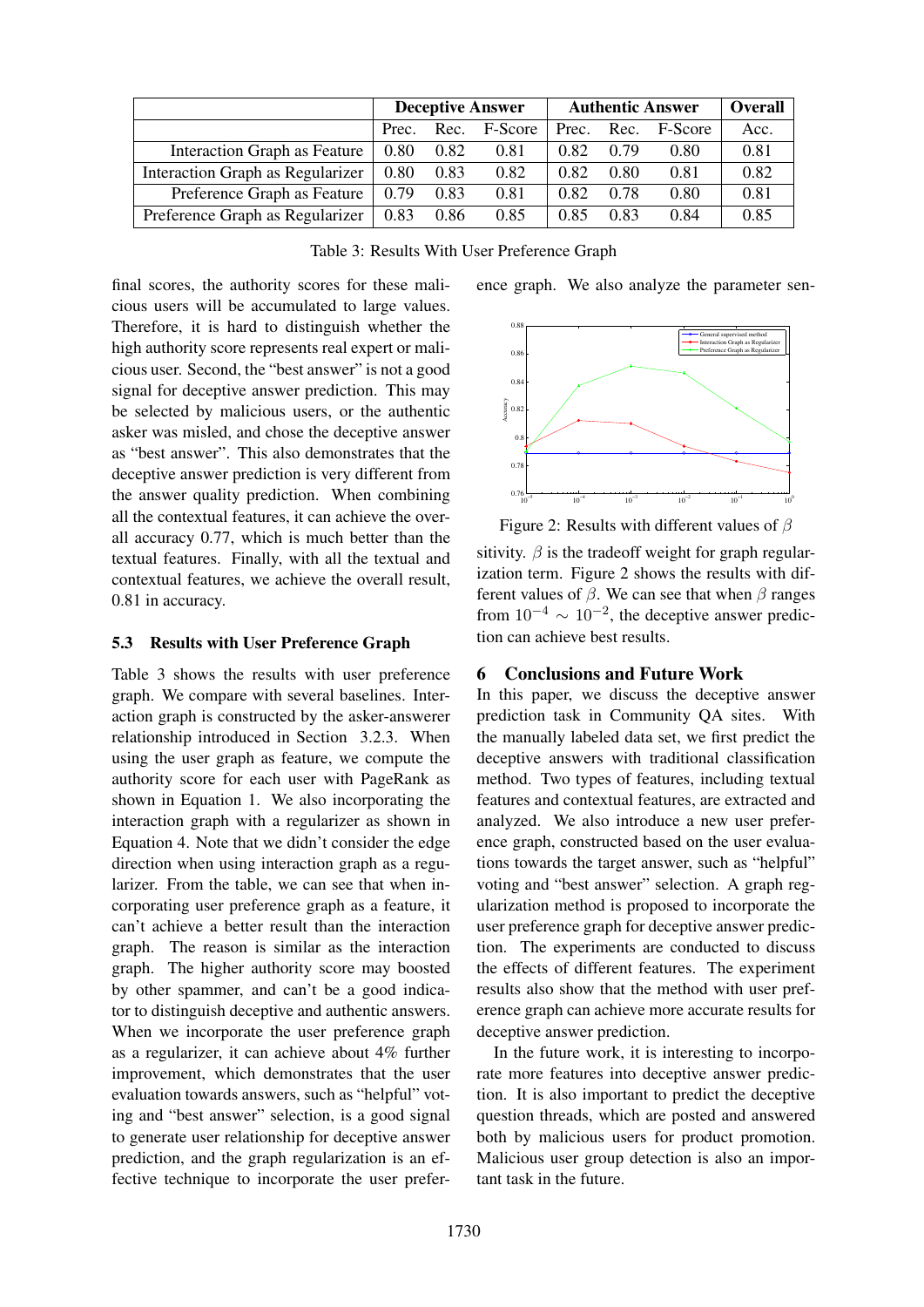### References

- Lada A. Adamic, Jun Zhang, Eytan Bakshy, and Mark S. Ackerman. 2008. Knowledge sharing and yahoo answers: everyone knows something. In *Proceedings of the 17th international conference on World Wide Web*, WWW '08, pages 665–674, New York, NY, USA. ACM.
- Jiang Bian, Yandong Liu, Ding Zhou, Eugene Agichtein, and Hongyuan Zha. 2009. Learning to recognize reliable users and content in social media with coupled mutual reinforcement. In *Proceedings of the 18th international conference on World wide web*, WWW '09, pages 51–60, NY, USA. ACM.
- David M. Blei, Andrew Y. Ng, and Michael I. Jordan. 2003. Latent dirichlet allocation. *J. Mach. Learn. Res.*, 3:993–1022, March.
- Peter F. Brown, John Cocke, Stephen A. Della Pietra, Vincent J. Della Pietra, Fredrick Jelinek, John D. Lafferty, Robert L. Mercer, and Paul S. Roossin. 1990. A statistical approach to machine translation. *Comput. Linguist.*, 16:79–85, June.
- S. Deerwester, S.T. Dumais, G.W. Furnas, T.K. Landauer, and R. Harshman. 1990. Indexing by latent semantic analysis. *Journal of the American society for information science*, 41(6):391–407.
- A. Figueroa and J. Atkinson. 2011. Maximum entropy context models for ranking biographical answers to open-domain definition questions. In *Twenty-Fifth AAAI Conference on Artificial Intelligence*.
- F. Maxwell Harper, Daphne Raban, Sheizaf Rafaeli, and Joseph A. Konstan. 2008. Predictors of answer quality in online q&a sites. In *Proceedings of the twenty-sixth annual SIGCHI conference on Human factors in computing systems*, CHI '08, pages 865– 874, New York, NY, USA. ACM.
- Daisuke Ishikawa, Tetsuya Sakai, and Noriko Kando, 2010. *Overview of the NTCIR-8 Community QA Pilot Task (Part I): The Test Collection and the Task*, pages 421–432. Number Part I.
- Jiwoon Jeon, W. Bruce Croft, and Joon Ho Lee. 2005. Finding similar questions in large question and answer archives. In *Proceedings of the 14th ACM CIKM conference*, 05, pages 84–90, NY, USA. ACM.
- J. Jeon, W.B. Croft, J.H. Lee, and S. Park. 2006. A framework to predict the quality of answers with non-textual features. In *Proceedings of the 29th annual international ACM SIGIR conference on Research and development in information retrieval*, pages 228–235. ACM.
- P. Jurczyk and E. Agichtein. 2007. Discovering authorities in question answer communities by using link analysis. In *Proceedings of the sixteenth ACM CIKM conference*, pages 919–922. ACM.
- H. Kim, P. Howland, and H. Park. 2006. Dimension reduction in text classification with support vector machines. *Journal of Machine Learning Research*, 6(1):37.
- Fangtao Li, Minlie Huang, Yi Yang, and Xiaoyan Zhu. 2011. Learning to identify review spam. In *Proceedings of the Twenty-Second international joint conference on Artificial Intelligence-Volume Volume Three*, pages 2488–2493. AAAI Press.
- Yuanjie Liu, Shasha Li, Yunbo Cao, Chin-Yew Lin, Dingyi Han, and Yong Yu. 2008. Understanding and summarizing answers in community-based question answering services. In *Proceedings of the 22nd International Conference on Computational Linguistics - Volume 1*, COLING '08, pages 497– 504, Stroudsburg, PA, USA. Association for Computational Linguistics.
- Jing Liu, Young-In Song, and Chin-Yew Lin. 2011. Competition-based user expertise score estimation. In *Proceedings of the 34th international ACM SI-GIR conference on Research and development in Information Retrieval*, pages 425–434. ACM.
- Yue Lu, Panayiotis Tsaparas, Alexandros Ntoulas, and Livia Polanyi. 2010. Exploiting social context for review quality prediction. In *Proceedings of the 19th international conference on World wide web*, pages 691–700. ACM.
- Franz Josef Och and Hermann Ney. 2003. A systematic comparison of various statistical alignment models. *Comput. Linguist.*, 29:19–51, March.
- Lawrence Page, Sergey Brin, Rajeev Motwani, and Terry Winograd. 1999. The pagerank citation ranking: Bringing order to the web. Technical Report 1999-66, Stanford InfoLab, November. SIDL-WP-1999-0120.
- Kishore Papineni, Salim Roukos, Todd Ward, and Wei-Jing Zhu. 2002. Bleu: a method for automatic evaluation of machine translation. In *Proceedings of the 40th Annual Meeting on Association for Computational Linguistics*, ACL '02, pages 311–318, Stroudsburg, PA, USA. ACL.
- Gerard Salton and Michael J. McGill. 1986. *Introduction to Modern Information Retrieval*. McGraw-Hill, Inc., New York, NY, USA.
- Chirag Shah and Jefferey Pomerantz. 2010. Evaluating and predicting answer quality in community qa. In *Proceedings of the 33rd international ACM SIGIR conference on Research and development in information retrieval*, SIGIR '10, pages 411–418, New York, NY, USA. ACM.
- X. Si, Z. Gyongyi, and E. Y. Chang. 2010a. Scalable mining of topic-dependent user reputation for improving user generated content search quality. In *Google Technical Report*.